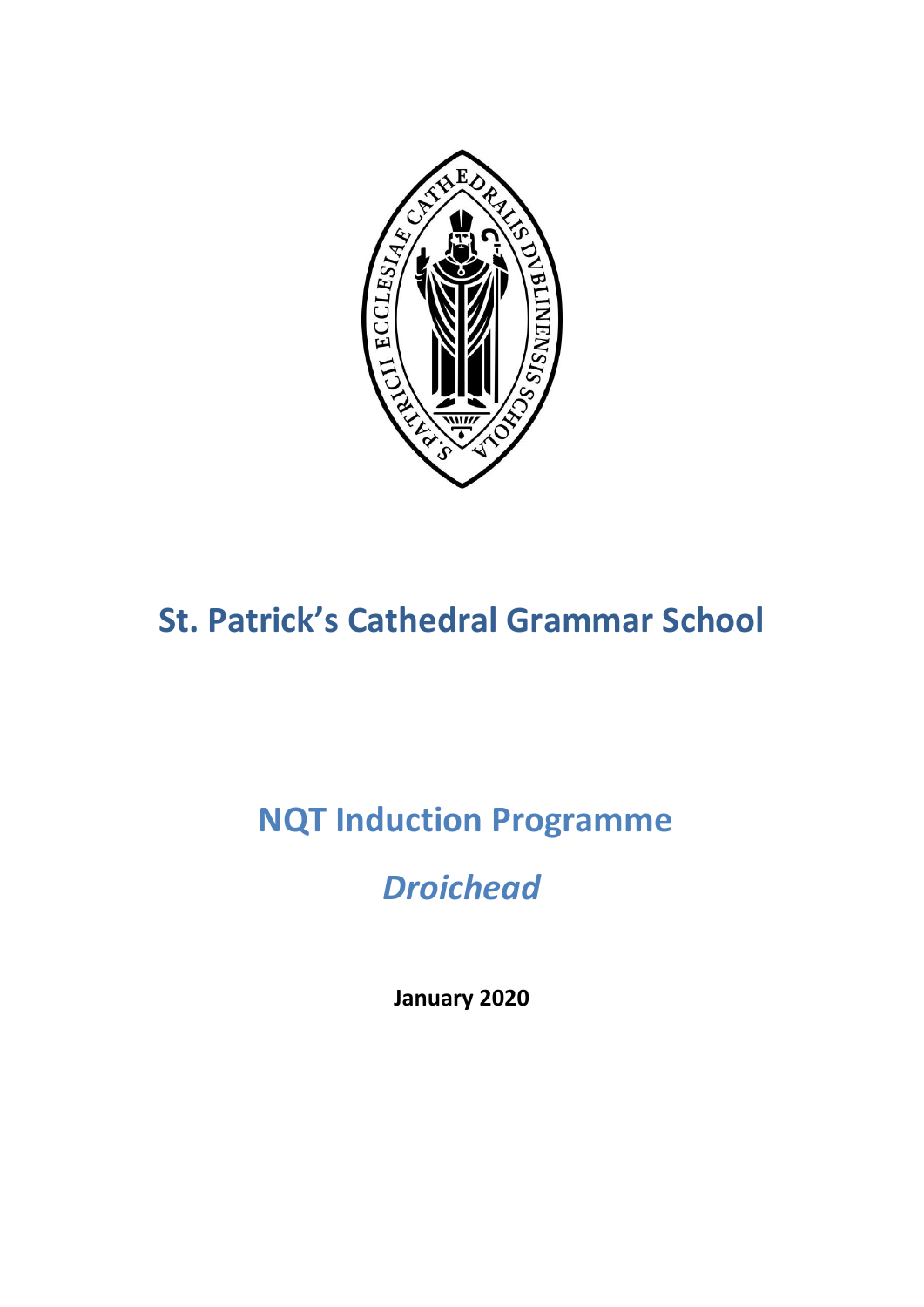#### **School Mission**

Our mission is to establish a strong community in which the uniqueness of each individual is appreciated. We seek to instil respect, responsibility, courtesy, care and consideration in all members of the school community. We endeavour to develop a love of learning in our students and we encourage them to work hard and strive for success in both their academic studies and extra-curricular activities. We try to create an atmosphere which is conducive to learning, in which we can help students to reach their potential. As students proceed through the school, we expect them to take on more responsibility for their own future prospects through selfmotivation. This is to prepare them for further education, their working lives and participation in society.

#### **St. Patrick's Cathedral Grammar School aims to:**

- 1. Educate our students and give them the personal and academic skills to become responsible and well-rounded adults.
- 2. Teach our students the value and importance of their role in society and of their capacity to have a positive effect upon their environment and society in which they live.
- 3. Identify the personal strengths of each individual and help them strive to fulfill their potential.

#### **Purpose**

In line with the mission statement above, the purpose of this NQT Induction Programme is:

- To guide the whole school implementation of *Droichead* to support the induction of newly qualified teachers (NQTs)
- To identify the roles and clarify the responsibilities across the school community in support of *Droichead*
- To identify the protocols underpinning the *Droichead* process in the school
- To identify the documents in support of the process

### **Rationale**

This programme has been developed in line with the Teaching Council's policy on *Droichead*, the Integrated Professional Induction Framework, March 2017. St. Patrick's Cathedral Grammar School is offering *Droichead*  as a route of induction for newly qualified teachers (NQTs).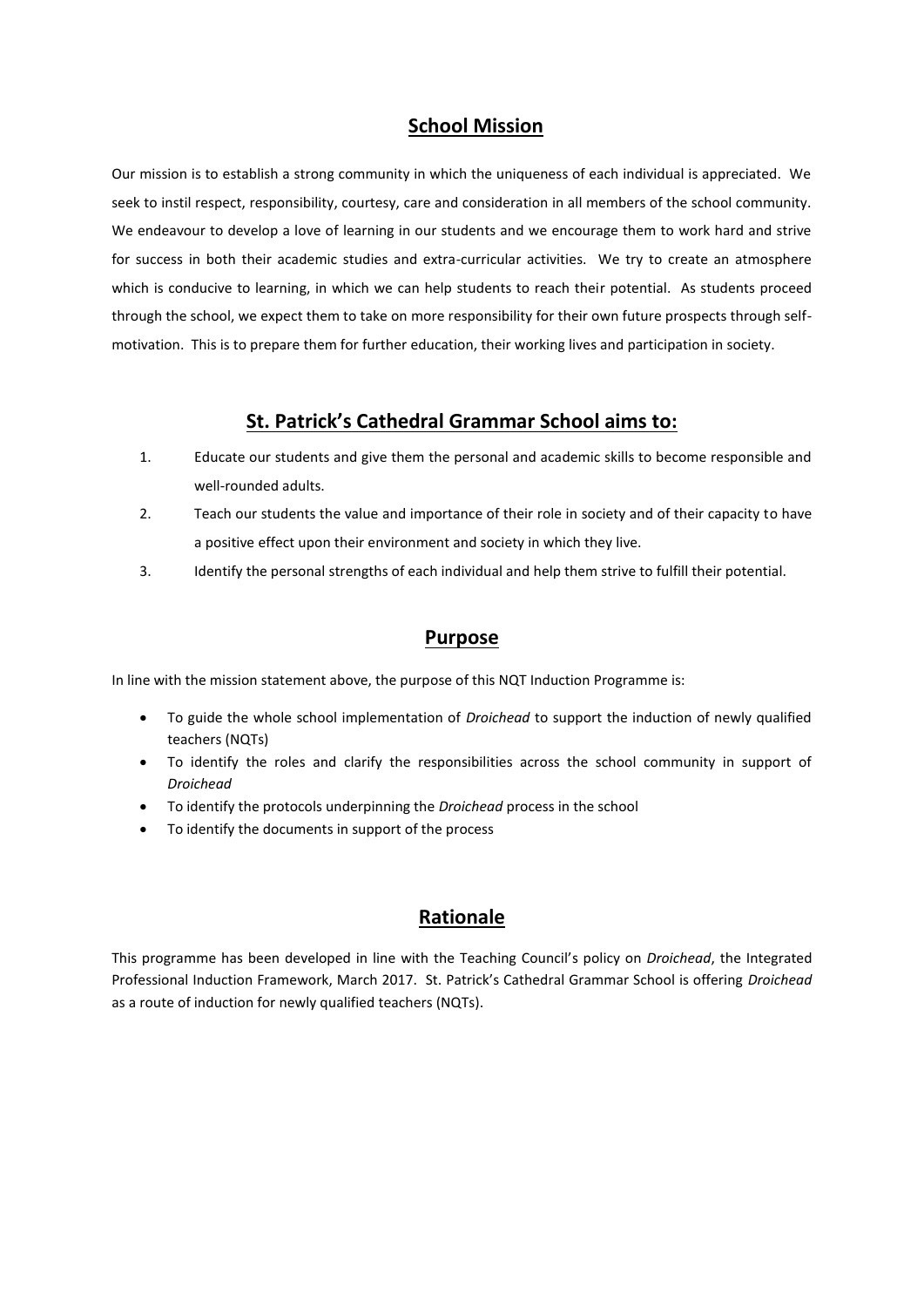#### **Scope**

This Induction Programme applies to all Newly Qualified Teachers (NQTs) partaking in *Droichead* in St. Patrick's Cathedral Grammar School. It also applies to management and members of the Professional Support Team (PST). This programme was devised and formulated by the members of the in St. Patrick's Cathedral Grammar School.

#### **Legal Framework**

This Induction Programme has been informed by the following:

- The Education Act 1998
- The Education (Welfare) Act 2000
- The Code of Professional Conduct for Teachers ( $2^{nd}$  Edition) 2012
- *Droichead*: The Integrated Professional Induction Framework 2017
- Teaching Council's Transitionary Arrangements Post-qualification Professional Practice Conditions 2017/2018, 2018/2019
- Post-qualification Professional Practice Procedures and Criteria 2018/19
- Children First Act 2015
- DES Child Protection Procedures for Primary and Post-Primary Schools 2017
- Safety, Health and Welfare Act 2005
- Looking at our School 2016
- General Data Protection Regulation (GDPR) 2018

#### **Introduction**

The *Droichead* process is an integrated professional induction framework for newly qualified teachers. It recognises the effectiveness of the reconceptualised programmes of initial teacher education and particularly the extended school placement, in the professional preparation of student teachers. It builds on that phase, taking as its starting point the areas for further learning that have been identified by the NQT in collaboration with the HEI as part of the school placement experience. At the same time, it recognises that induction is a distinct phase of the continuum of teacher education, a socialisation process into the teaching profession. This integrated framework includes both school-based and additional professional learning activities to address the needs of teachers as they begin their careers.

The main objective of the *Droichead* process is to support the professional learning of the NQTs during the induction phase, thus laying the foundations for subsequent professional growth and learning for the next phase of their career.

Following the *Droichead* process, a declaration is made by the NQT that he or she is ready to move to the next phase on the continuum of teacher education. A joint declaration is made by the teacher and experienced colleagues, following collective reflection, that through their engagement in *Droichead*, they have participated in a quality teaching and learning process. The Teaching Council then removes the *Droichead* condition from the teacher's registration. The teacher will be fully registered by the Council when all registration conditions (e.g., Irish Language Requirement, qualifications shortfall conditions) have been deemed by the Teaching Council to have been met.

When an NQT is employed in a participating school in an eligible setting and for the minimum period of professional practice, they register for the *Droichead* process via the 'My Registration' portal on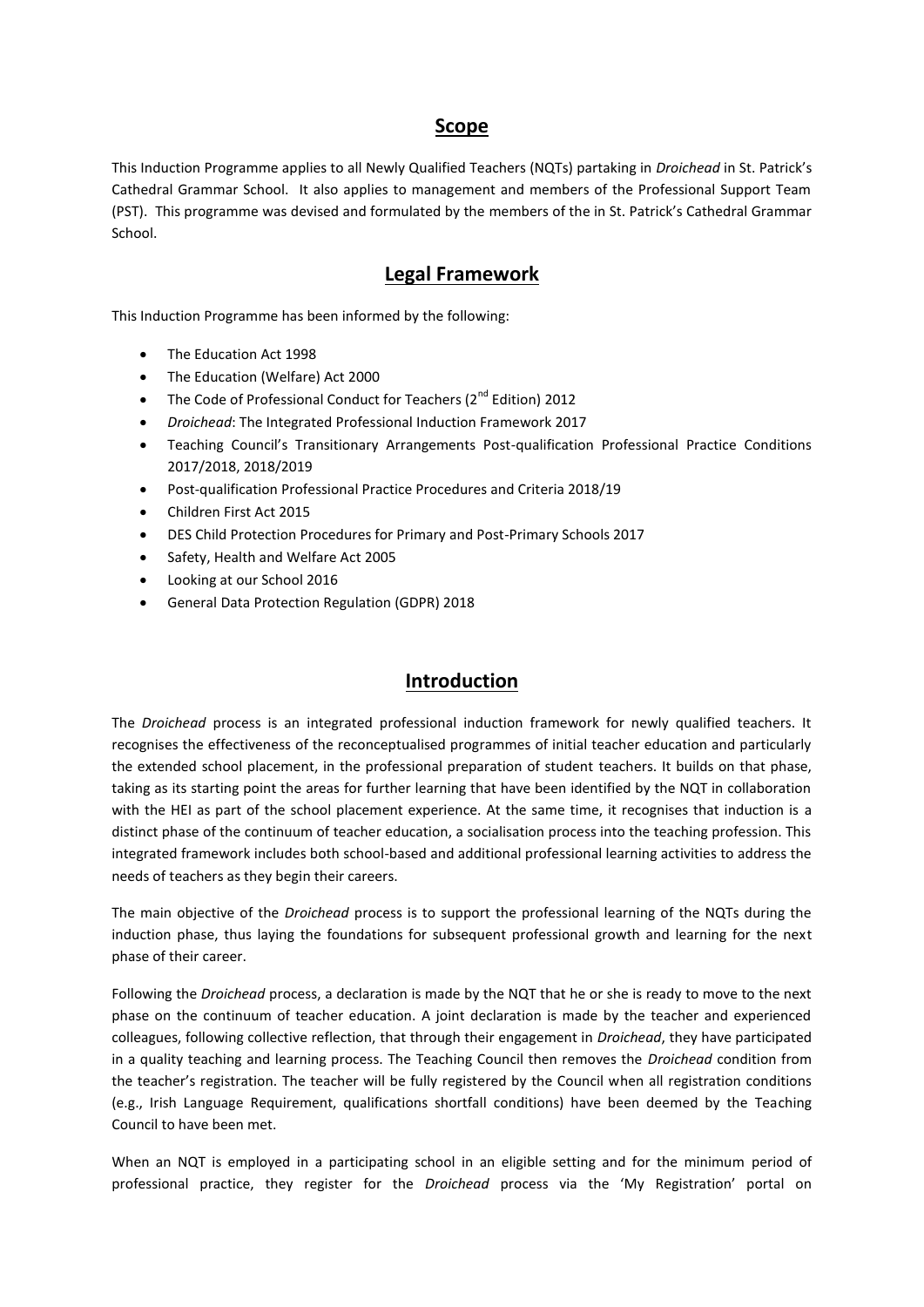[www.teachingcouncil.ie.](http://www.teachingcouncil.ie/) An email confirmation is issued to the NQT from the Teaching Council confirming that they have applied for the *Droichead* process. This confirmation email should be forwarded on to the PST and retained, to be submitted with the completed Form D at the end of the process.

There are two key strands of the *Droichead* process as an integrated induction framework for newly qualified teachers. The first strand is a school-based induction one (Strand A), through which the NQT is supported by experienced colleagues. The second strand is made up of additional professional learning activities (Strand B), which involves attendance at NQT cluster meetings in local education centres, and one other professional learning activity, related to the needs of the NQT. Typical learning activities might be, for example, participation in a workshop, a meeting of a Teacher Professional Network/subject association, an online/ blended learning activity, attendance at a conference, Féilte, etc.

*Droichead: The Integrated Professional Induction Framework, March 2017.* For the full *Droichead* Policy and relevant accompanying documentation, please refer t[o www.teachingcouncil.ie](http://www.teachingcouncil.ie/)

#### **Objectives:**

The *Droichead* process is an integrated professional induction framework for NQTs. The main objective of the *Droichead* process is to support the professional learning of NQTs during the induction phase, thus laying foundations for subsequent professional growth and learning for the next phase of their career.

The Teaching Council has set out the following standards to support the *Droichead* process, in guiding the NQT, with the PST, in relation to their professional learning and practice. Indicators of good practice in different contexts are further explored as part of professional development for the PST, facilitated by NIPT. Through their engagement in the *Droichead* process, the NQT will:

- 1. have engaged professionally with school-based induction and additional professional learning activities
- 2. have shown their professional commitment to quality teaching and learning for their pupils/students
- 3. have engaged in reflective practice that supports their professional learning and practice, both individually and collaboratively.

### **Protocols**

This programme adheres to the protocols identified in the Teaching Council's *Droichead – The Integrated Induction Framework, March 2017* and is specifically supported by the following sections:

- Professional Conversations (pg 6)
- Observation (pg 6)
- Maintaining Records of the Droichead process (pg 7)
- Concluding the Droichead process (pg 8)

This programme is part of a suite of documents to support *Droichead* in the school. These documents include

- *Droichead-The Integrated Induction Framework*, Teaching Council, March 2017
- **•** Teaching Council Standards
- PST Roles and Responsibilities
- *Droichead* Outline drafted by the PST and finalised with NQT input
- Needs Analysis/Induction Plan updated regularly in collaboration with NQT.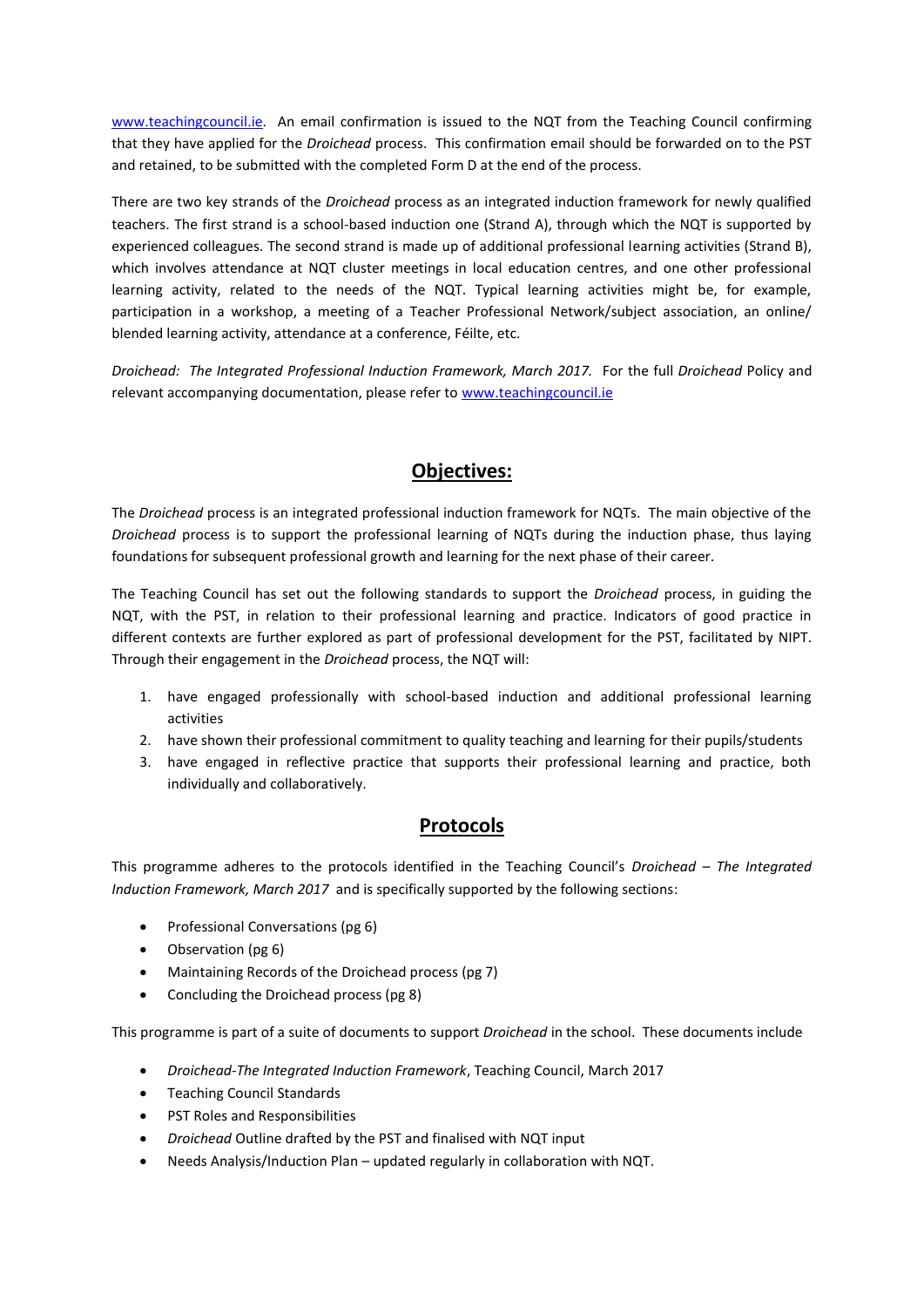## **Settings in which the** *Droichead* **process can take place**

A post-primary teacher will normally undertake the *Droichead* process when employed in a recognised postprimary school. As a general rule, paid employment in a permanent, temporary or substitute capacity is eligible, so long as such employment will afford the teacher the opportunity to meet the minimum duration requirements set out in the *Droichead* policy.

A post-primary teacher may also complete the *Droichead* process where they are employed in one of the following roles:

a) a special school where a proportion of the pupils attending the school are of post-primary age, and where the teacher is teaching a post-primary curricular subject(s) to such pupils, or

b) a Centre for Education where a post-primary curricular subject(s) is being taught.

It should be noted that where NQTs are employed in the above settings via voluntary (unpaid) service or internship schemes such as JobBridge, and similar such schemes that may be commenced in the future, this is not deemed acceptable by the Teaching Council as being suitable for *Droichead.*

### **Duration of Professional Practice Required**

Professional practice includes school placement (10 weeks) during initial teacher education and postqualification practice. The Droichead process 2016/2017 which fulfils the post-qualification professional practice requirement, has been modified to take into account the extended school placement during initial teacher education.

A post-primary teacher must complete 200 hours' teaching employment in an eligible setting to include the teaching of a post-primary curricular subject(s) to a designated class on the school's timetable, or employment in a learning support, special needs or language support position. The teacher must apply for the *Droichead* process via the 'My Registration' portal on [www.teachingcouncil.ie](http://www.teachingcouncil.ie/)

It should be noted that these are absolute minimum periods of practice. Given that *Droichead* as an induction framework is designed to provide the maximum degree of support, guidance and advice, it is recommended, where an NQT has additional time in his or her school over and above the minimum requirements set out at above that extra time be used to support the *Droichead* process.

### **Observations:**

Observations are a key feature of *Droichead*. This includes observations by the NQT of more experienced teachers' practice, as well as observation of the NQT's practice by the PST.

Both types of observations are arranged in advance, and provide NQTs with opportunities to learn from their fellow professionals. Observations by the PST of the NQT's practice should focus on areas where the NQT feels that they need particular advice, help and support. The NQT should therefore be encouraged to teach in an area where they feel their learning need is greatest. This can then provide the basis for a subsequent professional conversation.

It is recommended that there would be at least two of each type of classroom observation (observations by the NQT, and observations of the NQT's practice), and that the exact number, and the classes observed, should be based on discussions between the NQT and the PST.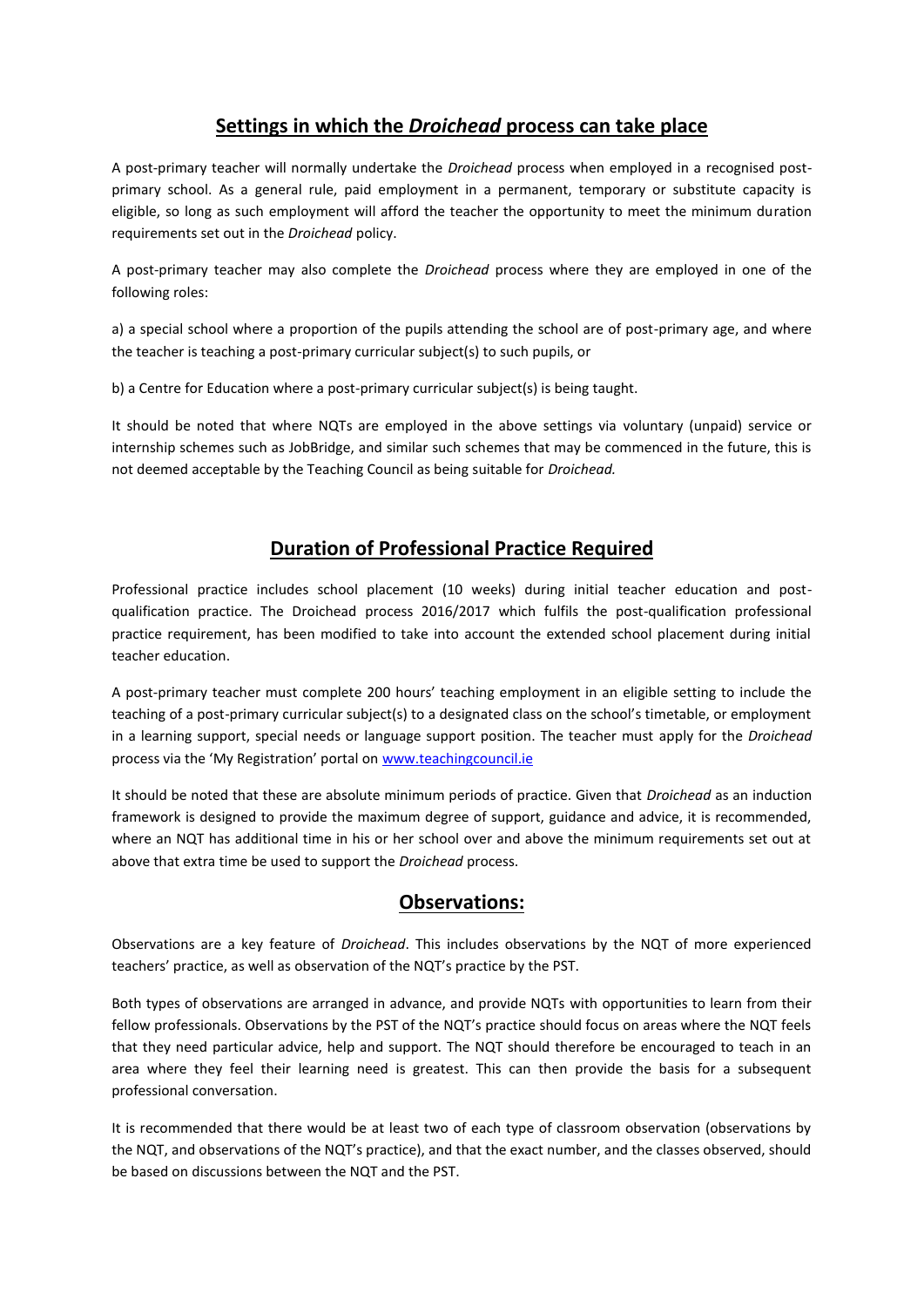## **Taisce – Portfolio-based learning**

Portfolio-based learning is an important process to support the NQT in engaging in these professional conversations. The Council uses the term Taisce, (Irish for treasure trove) to refer to this process of portfoliobased learning. Engaging in the process of portfolio-based learning enables the NQT to reflect on their professional learning in a way that suits them and identify and plan for areas in which they may need further support or guidance.

## **Roles and Responsibilities:**

The PST is a team of fully registered teachers, ideally with five years' experience, which may include the principal, who work collaboratively to support and mentor the NQT during school-based induction, in the first stages of their professional journey. All PST members at St. Patrick's Cathedral Grammar School have completed a programme of professional learning with NIPT.

Supporting a newly qualified teacher during *Droichead* is always a collaborative process, although the roles and responsibilities of PST members may vary in different school contexts, and are therefore agreed before the *Droichead* process commences.

#### **The dual role of the PST is:**

- To guide and advise the NQT during school-based induction, in the first stages of their professional journey.
- To form a joint declaration with the NQT that they have participated in a quality teaching and learning process.

#### **PST Responsibilities:**

The responsibilities agreed by the PST at St. Patrick's Cathedral Grammar School are identified in Appendix one of this document. The PST's responsibilities are neither exhaustive nor prescriptive and will be reviewed in light of experience. Responsibilities directly relating to support and mentoring relate to all team members while other responsibilities are designated to a named team member. The PST at St Patrick's Cathedral Grammar School recognise that it is also important that these agreed responsibilities are communicated to the NQT at the earliest opportunity.

In support of a NQT's *Droichead* process, the PST will invite the wider school staff to provide opportunities for:

- Co-planning
- Co-teaching
- Sharing of resources
- Engaging in professional conversations
- Facilitating class observation

The PST will share its role and agreed responsibilities with the NQT at their initial meeting.

#### **NQT Role:**

Supporting an NQT through Droichead at St. Patrick's CGS is always a collaborative process. Droichead is fundamentally about the NQT's professional journey and the process of their induction. A key part of this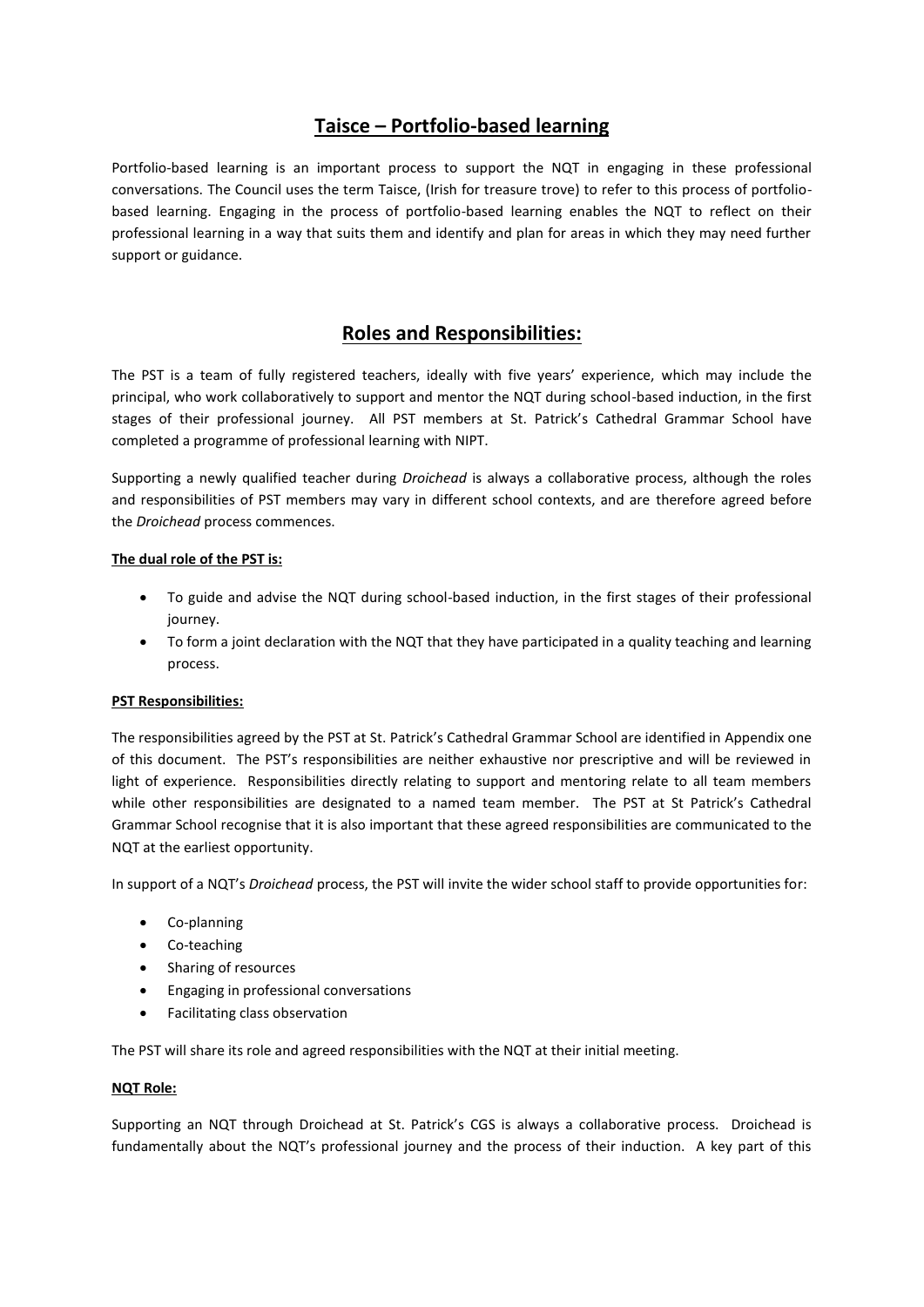process is an NQT's engagement with more experienced colleagues, and reflection on the professional conversations that take place on their own professional learning and practice.

Through their engagement in the Droichead process the NQT will:

- 1. Have engaged professionally with school-based induction and additional professional learning activities.
- 2. Have shown their professional commitment to quality teaching and learning for their pupils/students.
- 3. Have engaged in reflective practice that supports their professional learning and practice, both individually and collaboratively.

The NQT will sign a joint declaration with the PST, that they have participated in a quality teaching and learning process.

*Droichead Policy Teaching Council, March 2017.*

#### **NQT Responsibilities:**

To guide the NQT in their role at St. Patrick's CGS, some suggested responsibilities are identified in Appendix 2 of this document. The PST at St. Patrick's CGS will share its roles and agreed responsibilities with the NQT at their initial meeting.

### **Self-Evaluation**

The PST are constantly monitoring and reviewing the supports they provide to NQTs at St. Patrick's CGS. The PST ensures to align SSE targets at with the support on offer to NQTs. A needs analysis takes place at the beginning of the year/at the beginning of the NQT's Droichead process. This helps to inform the NQTs Droichead Outline Plan and is reviewed regularly. Regular consultation takes place between the participants throughout the year and a review of the Droichead process takes place at the end of the year. The PST annually review the supports on offer, the progress made on goals set previously and any outstanding areas are discussed.

### **Data Protection**

All data will be kept in accordance with the General Data Protection Regulation (GDPR) and the Data Protection Policy of St. Patrick's CGS.

#### **Related Policies**

- Dignity at Work Policy
- Code of Behaviour Policy
- **•** Special Educational Needs Policy
- Data Protection Policy

### **Review**

This policy will be subject to regular review in the light of ongoing experiences. The review will be led by the Principal in collaboration with members of the PST.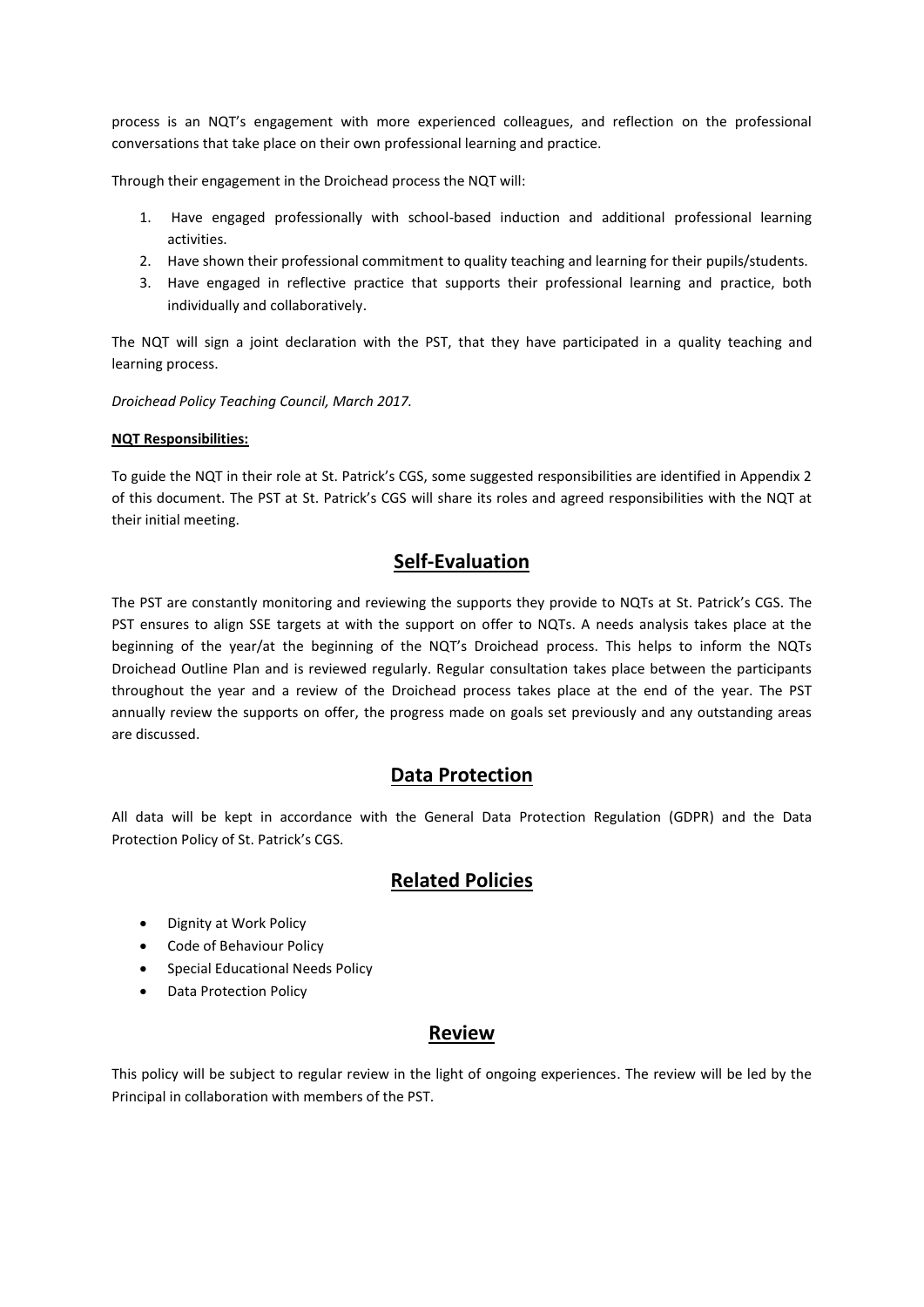## **Appendix 1**

## **PST Responsibilities at St. Patrick's Cathedral Grammar School**

To guide a PST in its role, some suggested responsibilities are identified below. The list is neither exhaustive nor prescriptive and is open to customisation by a PST. While responsibilities relating to support and mentoring relate to all team members, a PST may designate some of the other responsibilities to identified individuals within the team.

- To liaise with the PST members regarding inputs to staff on the *Droichead* process
- To engage in action planning with the NQT in relation to *Droichead* standards
- To co-ordinate the induction plan and activities
- To organise *Droichead* Release Time for induction activities
- To brief school staff, parents and Board of Management on the nature and purpose of the school's involvement in *Droichead*
- To ensure the *Droichead* Outline plan is current for each NQT
- To provide professional and pedagogical support for the NQT
- To support the PST members and NQT/s
- To outline the PST's role at the initial meeting
- To liaise with other staff members in relation to opportunities for the NQT to visit/observe in their classrooms and work alongside them
- To enable and empower the NQT to seek/source answers to questions
- To brief the NQT on the nature and purpose of the *Droichead* process within the school
- To provide support for planning and preparation for teaching and learning by NQTs
- To establish clear boundaries for the PST/NQT relationship
- To clarify school policies and procedures for the NQT
- To invite teachers to be a member of the school PST
- To attend *Droichead* professional development
- To work in partnership with the NQT in the classroom e.g. observation and discussion
- To liaise with the NIPT Associate/RDO
- Where practical, to liaise with other schools in the area for the purposes of observing and sharing practice
- To accept and give feedback in a constructive, open and professional manner
- To co-ordinate the overall *Droichead* process in collaboration with the PST members and the NQT, including communicating meeting schedules and agendas and the co-ordination of *Droichead* Release Time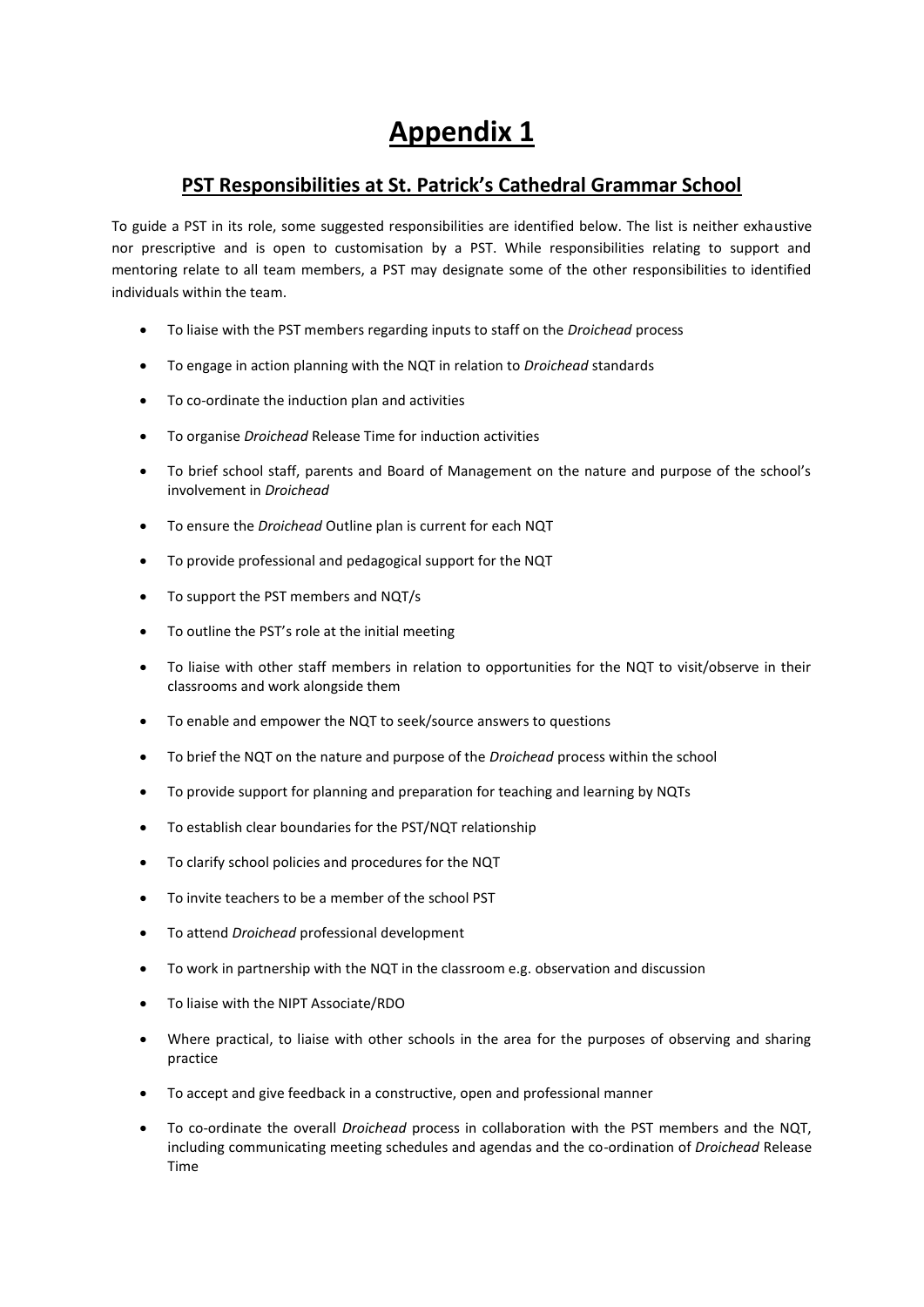- To keep records including copies of timetables and substitution records as well as induction plans, as part of the *Droichead* process
- To form a consensus in relation to the joint declaration and sign Form D, if appropriate
- To co-ordinate the conclusion of the *Droichead* process with the NQT and other PST members
- To ensure that the *Droichead* process is carried out appropriately in the school and to develop a whole-school policy on induction